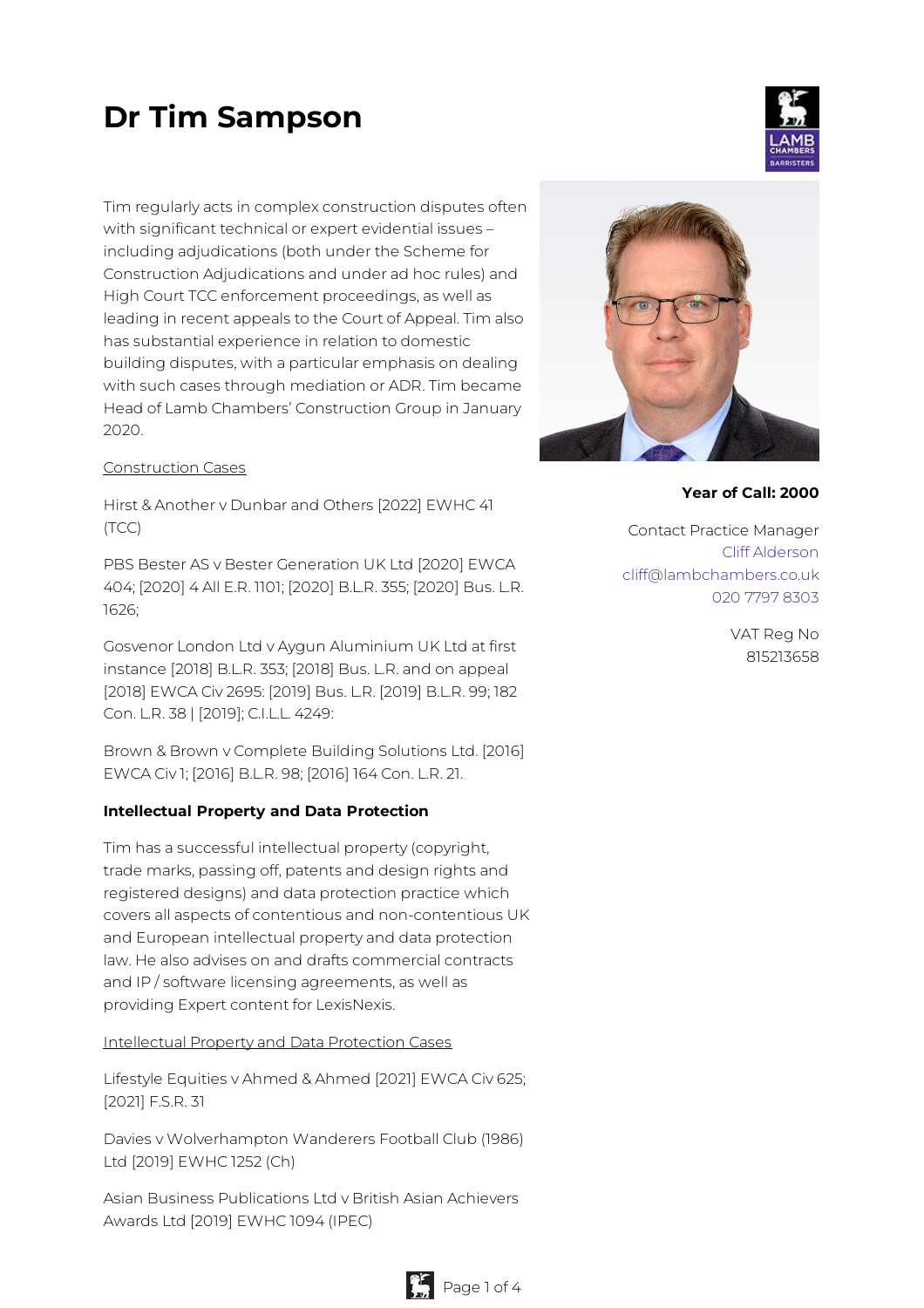Ranger v HOLAC [2015] EWHC 45 (QB); 1 W.L.R. 4324

Sun Mark Ltd and Bulldog Energy Drink Ltd v Red Bull GmbH – (Court of Justice of the EU – Case C-206/15 P: 2015).

His practice also includes acting in complex international arbitrations of intellectual property and commercial claims under both LCIA and AAA rules.

In addition, Tim lectures and writes on all his specialist areas of legal practice and for a number of years taught on professional training courses run by BPP University.

## **Publications**

University Course content – A Contractual Right or a Matter of Academic Judgement? **Ed. Law Journal 2011**

Strategic Legal Thinking For IPR Dependant Enterprise – **The 'Five Rings' Method: EIPR – July 2009**

The "Adjusted Future Free Income Ratio" – A New Methodology for Determining IPR Royalty Rates? : **EIPR** – September 2007

Transboundary Movement of Genetically Modified Organisms (EC) 1946/2003: A Review: **Bio-Science Law Review** 2005/2006 Vol. 8

The Regulation of Genetically Modified Food and Feed in the Community: **Bio-Science Law Review** 2004/2005 Vol. 7

Would you know your GMO? **Bio-Science Law Review** 2004/2005

GMO Regulation in Europe – A Prima for Patent Applicants: **Bio-science Law Review**2003/2004 Vol. 4

Madey, Integra and the Wealth of Nations: **EIPR** January 2004

Achieving Ethically Acceptable Biotechnology Patents: A Lesson from the Clinical Trials Directive?: **EIPR** September 2003

Aptamers and SELEX – Part 2 Protecting IP Rights: in **World Patent Information**, December 2003

Aptamers and SELEX – Part 1 The Technology; in **World Patent Information**, June 2003

Environmental Risk Assessments of GMOs Under Directive 2001/18: An Effective Safety-net or a "Collective Illusion": **EIPR** February 2003

Rewriting the Genetic Code: The Impact of Novel Nucleotides on Biotechnology Patents: **EIPR** August 2002

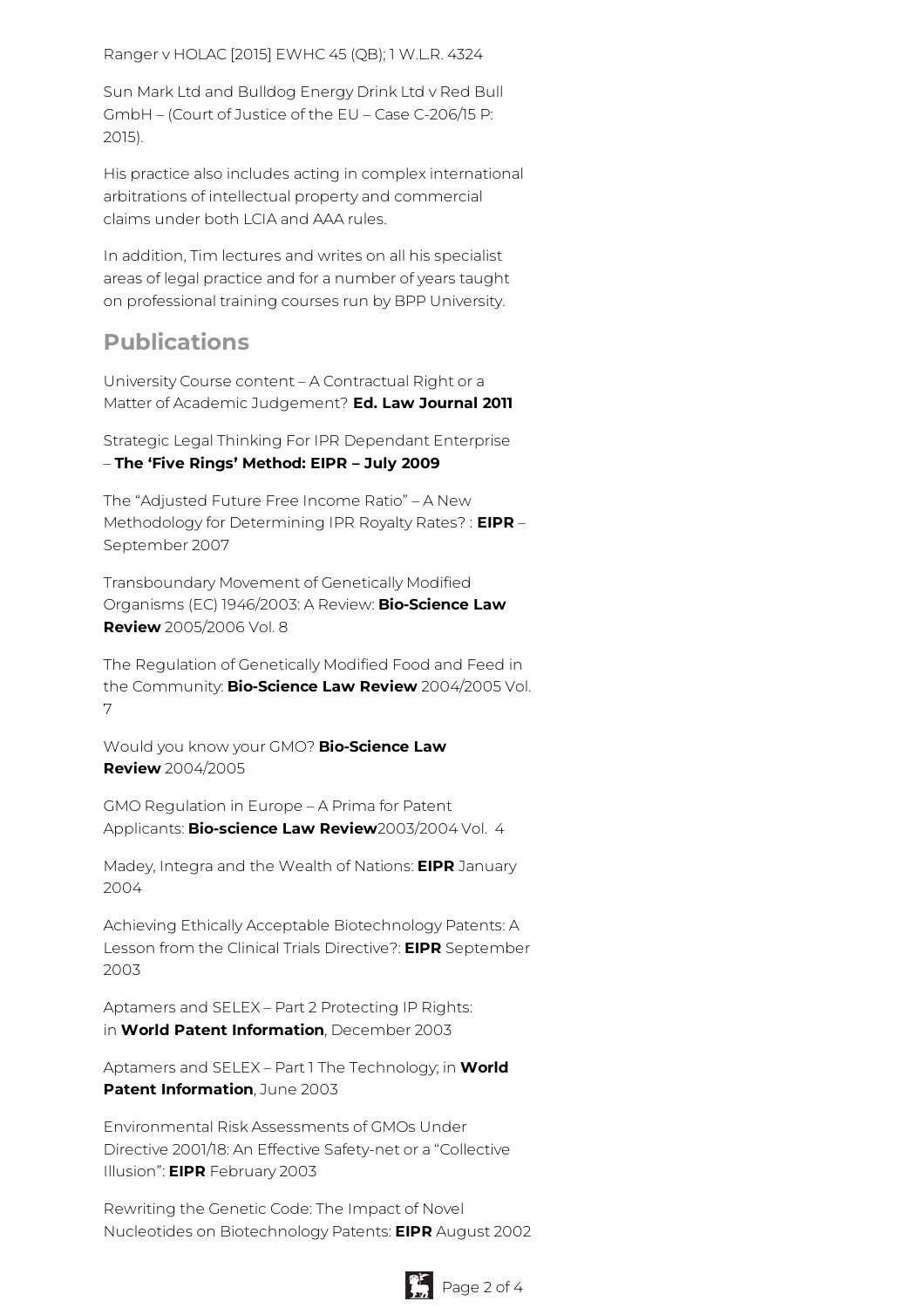# **Further information**

## **Other publications**

- IPR Updates July 2015
- Starbucks (HK) Ltd. v British Sky Broadcasting Group and Other (No.2) [2015] UKSC 31
- CJEU Clarifies Law on Form Shifting and the Exhaustion of Distribution Rights in the EU – Arts & Allposters (Case C-419/13)

## **Qualifications**

- Durham University Bsc (Hons) Molecular Biology and Biochemistry
- University of Cambridge PhD in Biochemistry

## **Languages**

• Basic Spanish

#### **Memberships**

- Called to the Bar at Lincoln's Inn (March 2000)
- Society of Construction Law
- Chancery Bar Association

#### **Interests**

Climbing, skiing and classical music

## **Commercial**

## **General Commercial Litigation:**

Brown & Brown v Royal Bank of Scotland (Claim No.HQ14X01249) – instructed by the Claimants in respect of a multi-million pound claim for damages against the bank in respect of an alleged breach of contract to provide a commercial purchase and redevelopment loan. At first instance successfully resisting an application for Summary Judgment brought by RBS and then negotiated a settlement at the outset of the 5 day trial listed in the QB Division;

Bank Mellat v. Sec. of State for Foreign and Commonwealth Affairs (CO / 1733 / 2014) – instructed by Bank Mellat (led by Aidan Robertson QC) in respect of an application for Judicial Review of the Bank's claim that the FCO is acting contrary to the rule of law in not complying with the substance of the ruling of the Supreme Court in Bank Mellat (No.2) 2013.

Vincent Tchengiuz v Director of the Serious Fraud Office (2013 / 2014) – instructed to work with the disclosure team (using the EPIC system)in relation to the JR proceedings brought by Mr Tchenguiz against the SFO.